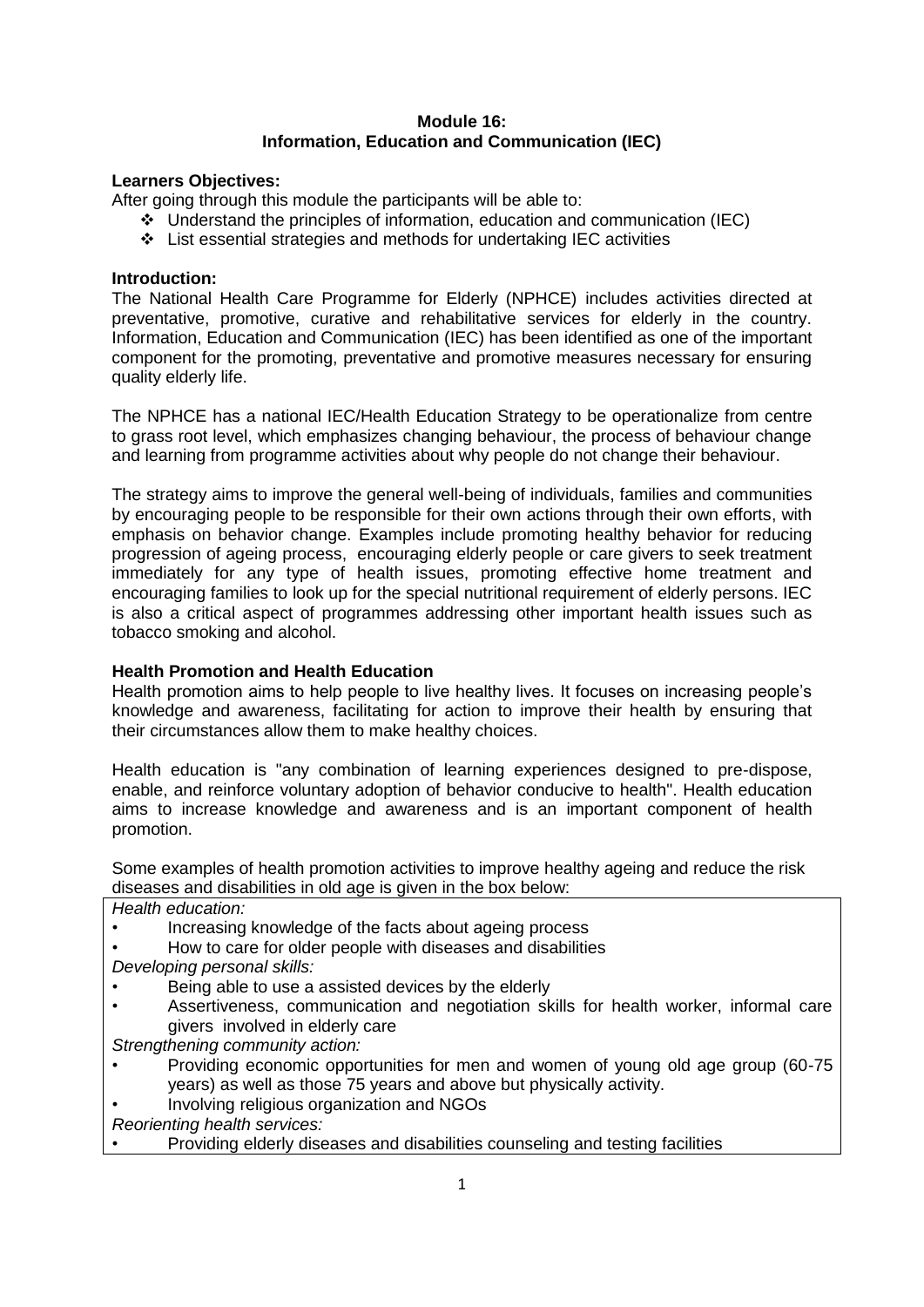- Integrated Elderly health services in SC & PHC as per NPHCE
- Health services for Older people at community level
- *Building healthy public policy:*
- Health education in schools giving thrust to elderly care in emergency by children at home
- Legal rights for elderly widows to property and land
- *Creating supportive environments:*
- Legal access to elderly people
- Challenging harmful traditions and practices with respect to elderly people
- Promoting quality ageing, self-discipline in health care and faithfulness among care givers.

# **Information, Education and Communication (IEC)**

IEC aims to increase awareness, change attitudes and bring about a change in specific behaviors. It focuses on sharing information and ideas in a way that is culturally sensitive and acceptable to the community, using appropriate channels, messages and methods.

# **Communication**

Communication is about exchanging information, sharing ideas and knowledge. It is a twoway process in which information, thoughts, ideas, feelings or opinions are shared through words, actions or signs, in order to reach a mutual understanding. Good communication means that people are actively involved. This helps them to experience a new way of doing or thinking about things, and at times called participatory learning. It involves understanding how people relate to each other, listening to what others have to say and learning from them.

The effectiveness of communication depends on the characteristics of:

- The source (attitudes, knowledge, communication skills, relevance to cultural and social systems)
- The message (clear, simple, specific, factual, appropriate, timely, relevant)
- The channel used (appropriate, relevant, accessible, affordable), and
- The receiver (attitudes, perceptions, communication skills, knowledge, cultural and social systems)
- The Feedback (immediate or delayed, constructive, positive, motivation for change)

# **Types of communication:**

There are two main types of communication relevant to IEC:

- Interpersonal communication
- Mass communication

# **IEC/BCC in Elderly Health care**

Information Education Communication (IEC) is used for creating awareness. It is a process of working with individuals, communities & societies to develop communication strategies to promote positive behavior that are appropriate to their settings.

Behavior Change Communication (BCC) is used taking another step forward - enabling action. It means provide a supportive environment that will enable people to initiate and sustain positive behavior.

The state has decentralized the planning and implementation of the activities by coordinating the process of development of State and District IEC action plans from bottom up. I.E.C. materials like posters, stickers, pamphlets, leaflets, banners etc. are produced and distributed to health centers in all districts. Other activities such as wall-paintings and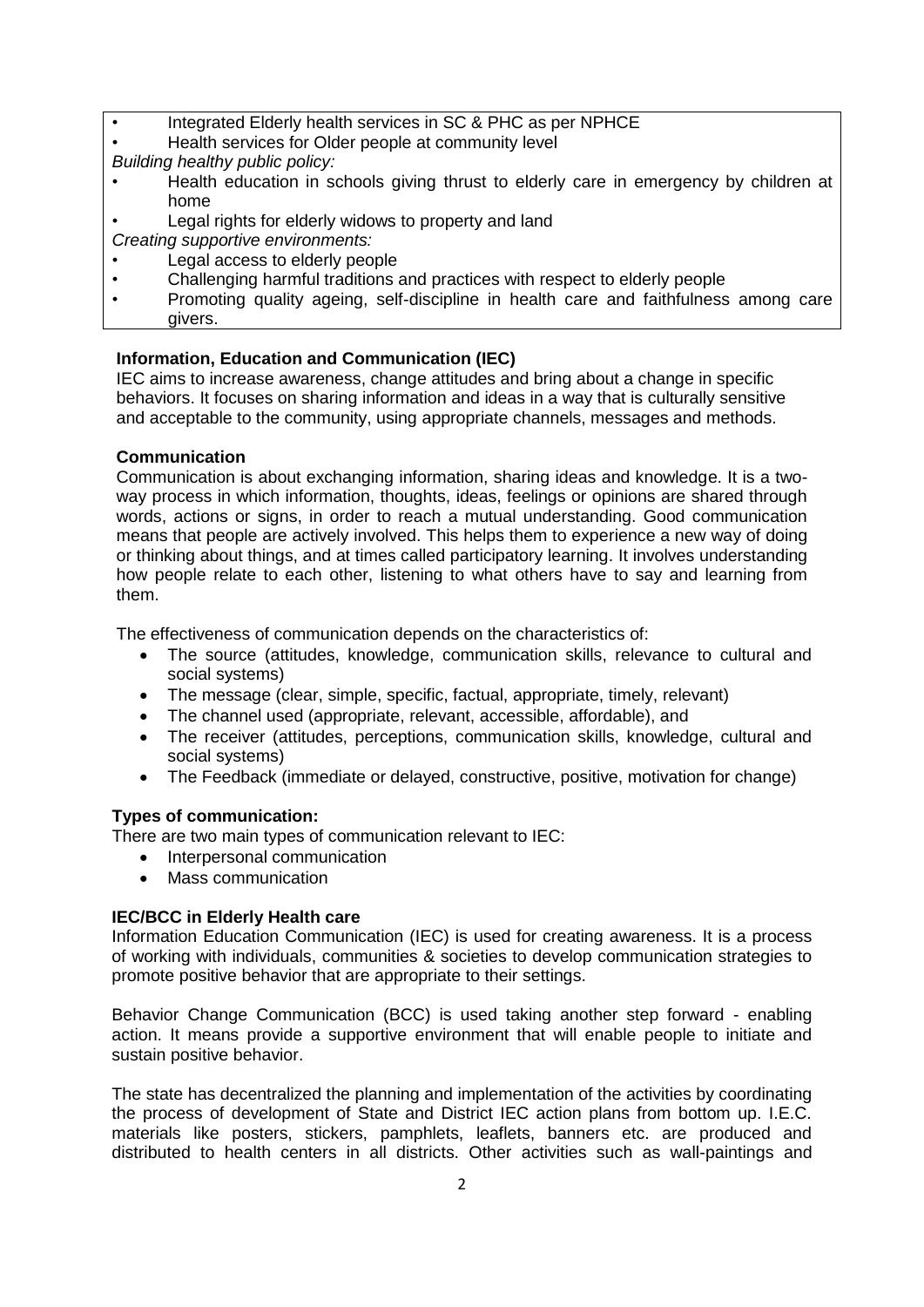hoardings at important sites are carried out from time to time throughout the State/ district. The State IEC cell is also engaged in health education and spreading awareness through mass media such as newspapers, television and radio.

The national Non- communicable Diseases Cell (NCD) at the central level is responsible for overseeing the planning, implementation, monitoring, and evaluation of IEC activities. They are in charge for Development of IEC strategy, prototype of IEC material and dissemination through mass media. The State Non- communicable Diseases Cell (SNCD) is responsible for creating public awareness regarding health promotion, prevention and rehabilitation of the elderly and services made available under NPHCE. District NCD cell will be responsible for special campaigns, health education, monitoring of activities and capacity building of staff at the districts and block levels, and front line health service providers in communication.

|                   |  | IEC activities under NPHCE - Packages of IEC services to be made available at |  |  |  |  |
|-------------------|--|-------------------------------------------------------------------------------|--|--|--|--|
| different levels: |  |                                                                               |  |  |  |  |

| <b>Health Facility</b>          | <b>Packages of Services</b>                                                                  |  |  |  |  |  |
|---------------------------------|----------------------------------------------------------------------------------------------|--|--|--|--|--|
| <b>Sub-Centre</b>               | Health education related to healthy ageing<br>$\bullet$                                      |  |  |  |  |  |
|                                 | Domiciliary visits for attention and care to home bound/ bedridden                           |  |  |  |  |  |
|                                 | elderly persons and provide training to the family care providers in                         |  |  |  |  |  |
|                                 | looking after the disabled elderly persons                                                   |  |  |  |  |  |
|                                 | Informing the family members about the availability of suitable                              |  |  |  |  |  |
|                                 | supportive devices from the PHC to the elderly disabled persons                              |  |  |  |  |  |
|                                 | Linkage with other support groups and day care center etc.<br>$\bullet$                      |  |  |  |  |  |
| <b>Health</b><br><b>Primary</b> | Informing for conducting a routine health assessment of the elderly<br>$\bullet$             |  |  |  |  |  |
| <b>Centre</b>                   | persons based on simple clinical examination relating to eye, BP, Blood                      |  |  |  |  |  |
|                                 | sugar etc.                                                                                   |  |  |  |  |  |
|                                 | Provision of medicine and proper advice on chronic ailments                                  |  |  |  |  |  |
|                                 | Public awareness on promotional, preventive and rehabilitative aspects                       |  |  |  |  |  |
|                                 | of geriatrics during helath and village sanitation day/ camps                                |  |  |  |  |  |
|                                 | Referral of diseases needing further investigation and treatment, to                         |  |  |  |  |  |
|                                 | Community Health Centre or the District Hospital as per need                                 |  |  |  |  |  |
| <b>Community</b>                | Counseling services                                                                          |  |  |  |  |  |
| <b>Health Centre</b>            | Domiciliary visits by the rehabilitation worker for bed ridden elderly and                   |  |  |  |  |  |
|                                 | counseling of the family members on their home based care.                                   |  |  |  |  |  |
|                                 | Health promotion and prevention<br>$\bullet$                                                 |  |  |  |  |  |
|                                 | Referral of difficulty cases to District Hospital/ higher health care facility.<br>$\bullet$ |  |  |  |  |  |
| <b>District Hospital</b>        | Conducting camps for geriatric services in PHCs and CHCs and other<br>$\bullet$              |  |  |  |  |  |
|                                 | sites                                                                                        |  |  |  |  |  |
|                                 | Referral services for severe cases to tertiary level hospital                                |  |  |  |  |  |

#### **Role of IEC in behavior change**

At the **individual level**, in the case of elderly health, IEC can provide opportunities for people to:

- Learn about ageing process, Physical and psychological transition, common diseases and disabilities mostly encounter in old age.
- Accept that they themselves are vulnerable to ageing process or may be a risk to others
- Learn the relevant life skills, to help them in effective communication, assertiveness and changing their unhealthy life style to reduce the diseases and disabilities in old age.
- Have confidence and belief in their ability to reduce their possible risk
- Understand how they are influenced by other people and their environment and feel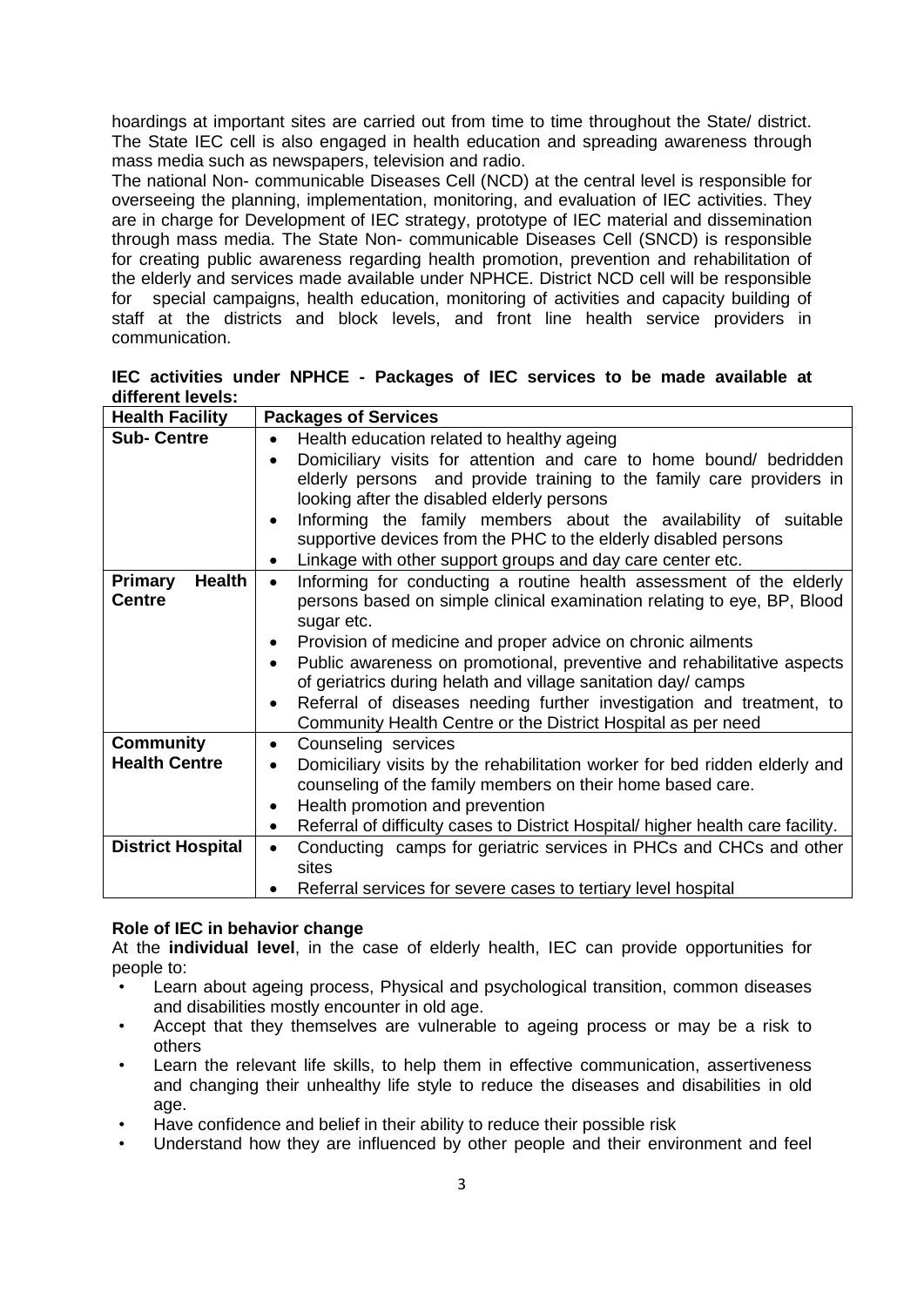able to act differently

At the **community level**, in the case of elderly health, IEC can:

- Encourage shifts in social and cultural influences or pressures, for example that give older person to say about when and how they can go for health checkup.
- Overcome barriers such as restrictive policies or legislation, poor health services, stigmatization or discrimination. For example - laws that restrict property right to women (older) which make it difficult for older women's survival, to access information, or that prevent older widow from obtaining health care services, or reluctance to use DOTs medicine for TB because of associated stigmatization.
- Ensure that policy makers receive up to date information for appropriate policy making
- Sensitize school administrators, traditional healers, leaders, convince religious and community leaders
- Sensitize broadcasters, journalists and others who work in the media
- Reorient health professionals, health educators and relevant personnel in other sectors

# *In planning an IEC activity some of the aspects that may help include Demographic factors*

- Population size, age and gender distribution and literacy levels in the catchment area
- Population distribution and density
- Number of older people above 60 years in each household
- Number of older people above 80 years in each household
- Number of older person confined to home and bed in each household
- Number of older women above 80 years in each household

# *Socio-economic, environmental and cultural influences on health and behaviour*

- Occupation
- Environmental factors such as water, sanitation, housing
- Family income and poverty distribution
- Lifestyles among the target population such as use of tobacco and alcohol
- Culture, religion, language and beliefs

# *Health, social and health services issues*

- Disease distribution and trends
- Nutritional status, older persons food habit and food habit of the family
- Social problems such as elderly abuses, unemployment, divorce, elderly living alone
- Availability and use of health services, including hospitals and clinics, and traditional healers
- Community perceptions about health services
- Attitudes of health providers
- Existing health education activities

# *Factors influencing health behaviours*

- Knowledge
- Attitudes
- Beliefs
- Practices
- Norms

# *Community structures and institutions*

- Community leaders, influencers and opinion leaders
- Schools, religious organization and other organisations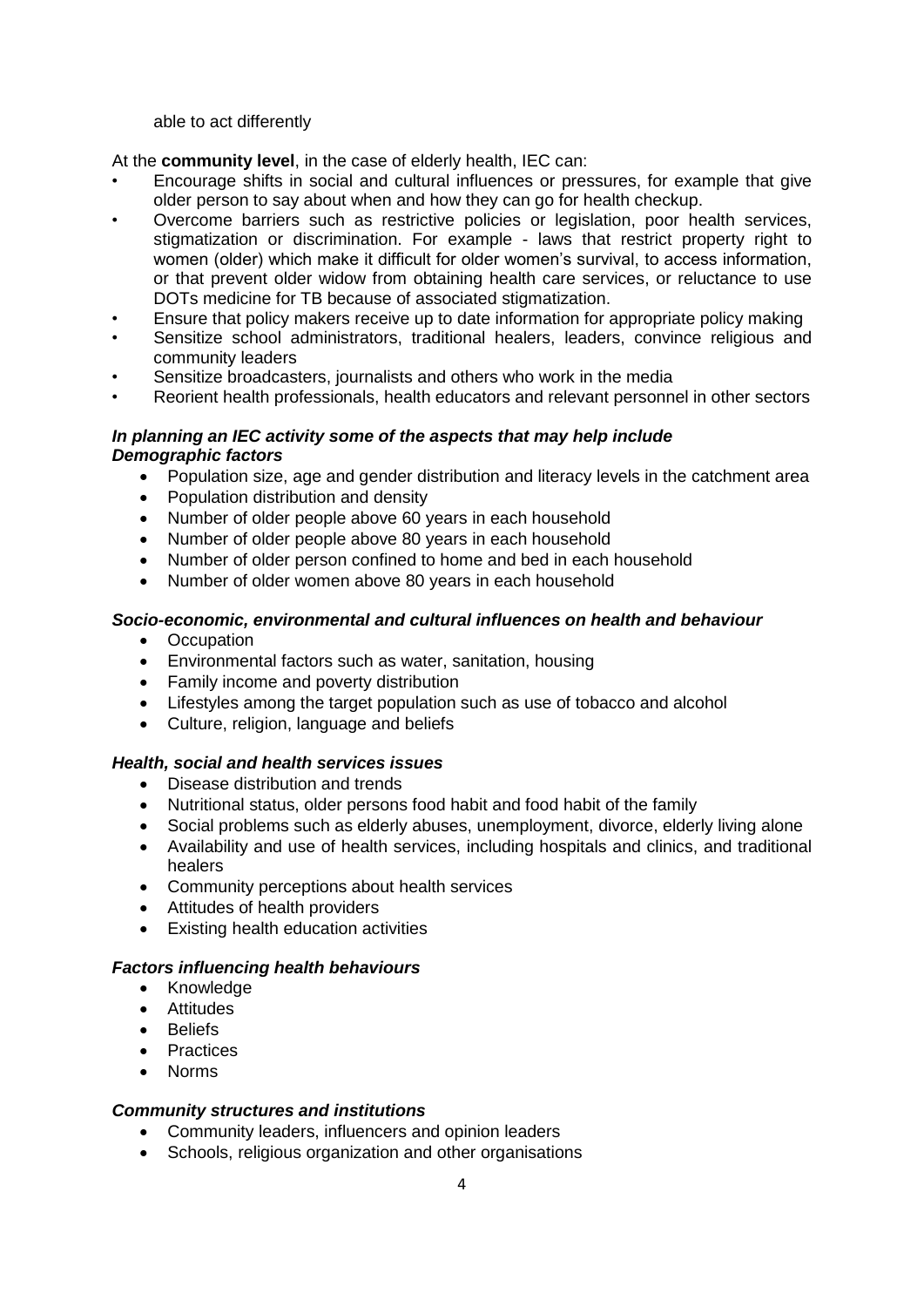• Women's groups, older peoples groups and other community and social associations



# **Thrust Areas of IEC/BCC Activities**

# **Framework for implementing IEC strategy in Health for Quality Ageing under NPHCE**

| <b>IEC-BCC Strategies in Health for Quality Ageing under NPHCE</b> |                                                                                                                                                                                                                                                                                                         |  |  |  |  |
|--------------------------------------------------------------------|---------------------------------------------------------------------------------------------------------------------------------------------------------------------------------------------------------------------------------------------------------------------------------------------------------|--|--|--|--|
| <b>User Identification</b>                                         | By developing and Using IEC tools                                                                                                                                                                                                                                                                       |  |  |  |  |
| <b>Community Mobilization</b>                                      | • Mass media for creating awareness for national programmes like NPHCE<br>and other information's like health campus, Quality Ageing measures,<br>Elderly friendly income generation activity etc.<br>• Use of more IPC tools in low socio-economic community and more about<br>different health issues |  |  |  |  |
| <b>Platform</b>                                                    | <b>Home Visit</b><br>$\bullet$<br>Meeting (VHND), elderly day, celebration days<br>$\bullet$                                                                                                                                                                                                            |  |  |  |  |
| <b>Target Population</b>                                           | Women and children, adolescent, youth, adult men and senior citizens<br>$\bullet$<br>Special focus on vulnerable groups i.e. 80years and above, older<br>women, those with chronic diseases and disabilities                                                                                            |  |  |  |  |
| <b>Promotion of Healthy</b><br><b>Behaviour Messages</b>           | Nutrition, Adolescent and youth health, adult health, older people health,<br>$\bullet$<br>gender issues in health, diseases and disabilities management, hygiene,<br>sanitation, physical activity and exercises for different categories of<br>elderly people etc.                                    |  |  |  |  |
|                                                                    |                                                                                                                                                                                                                                                                                                         |  |  |  |  |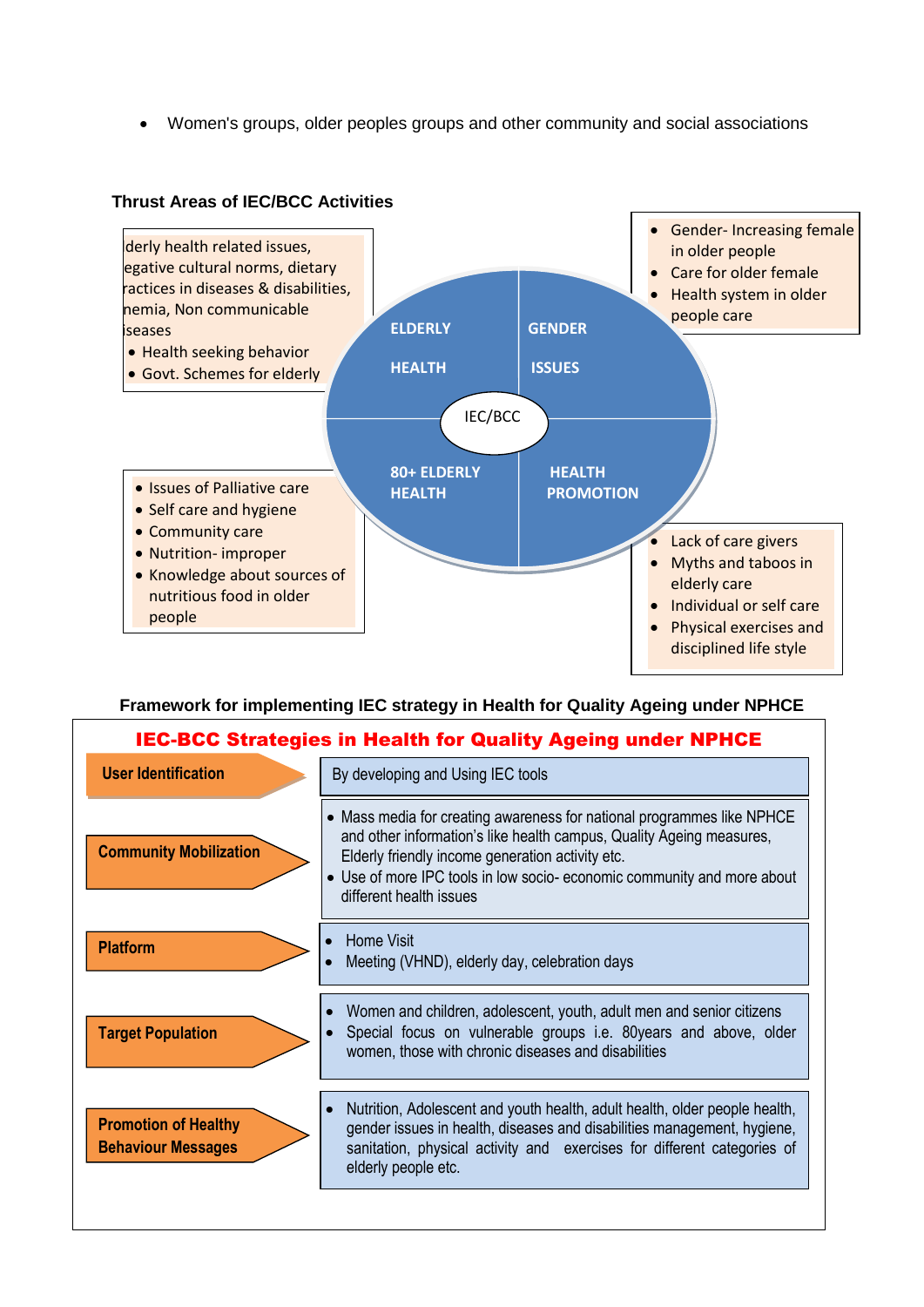Community analysis and diagnosis would provide information about gaps in knowledge, attitudes and practices and areas where behaviour change is a priority and can be modified by IEC interventions. This provides the basis for deciding on areas for focus on key messages.

It is important that people are enabled to identify their own priorities and to identify solutions. IEC programmes cannot do this for people; they can only work with them to help with the process. IEC cannot provide all the answers, and needs to be supported by other initiatives to meet people's needs. Health concerns may be less of a priority for communities than other issues such as water, food, and schooling for their children. Community participation is therefore a crucial aspect of identifying problems and solutions.

A **participatory approach**, which actively involves people in discussions and practical activities, facilitates good communication, enables people to think more deeply about their problems and to develop solutions themselves. Participatory methods which can facilitate the process of identifying problems and problem solving include brainstorming, discussion pairs and small group work focusing on a problem solving exercise, a decision-making task, writing letters to a problem page as the starting point for a discussion, role play, drama, poetry, songs, stories and fables, pictures and photographs, flip charts, and videos.

Messages and the way they are presented are crucial to moving individuals from the unaware stage to the adoption and maintenance of behaviour stages. Messages are developed to meet the specific information needs of an audience, based on their concerns and level of knowledge, or to create demand. The development of messages should consider the audience, their problem and the resources available.

The information needs to be accurate, focus on few key points, clear, use uncomplicated language, culturally acceptable and appropriate, and emphasise possible options practical actions and solutions. Messages should include information that will improve the knowledge and skills of the target group, and about preventive measures and where to obtain more information from. Developing messages involves deciding what approach to take and decide on the content of the message.

The following examples suggest some problems and possible IEC responses:

- **Disease in old age** problems include continued high growth of the population of older people, and high rates of chronic diseases. The community diagnosis shows that people are unaware of older people's diseases or have misconceptions about ageing phenomena and considered old age is often associated with illness – IEC needs to increase awareness and encourage increased uptake of health promotion behavior.
- **Cardiovascular diseases** problems include high rates of chronic diseases among old age, and community diagnosis shows that utilization of health care service in old age is low, and that there are high levels of gender discrimination in treatment seeking and fear about high expenses for treating the old age diseases – IEC needs to promote safer health promoting behavior changes in old age, old age friendly physical exercises, as well as to change discriminatory attitudes towards older people particularly with diseases and disabilities by the family members especially.
- **Elderly nutrition** problems include malnutrition and community diagnosis shows that there is a belief that the elderly can eat and digest food as taken by any adult person rich with oil, spices and salts etc. But, in reality older person particularly with those with chronic diseases may need well cooked food with less or no spices with adequate water intake for keeping fit and active - IEC needs to promote elderly friendly hygienic food preparation method with few receipes focus on some diseases most prevalent in older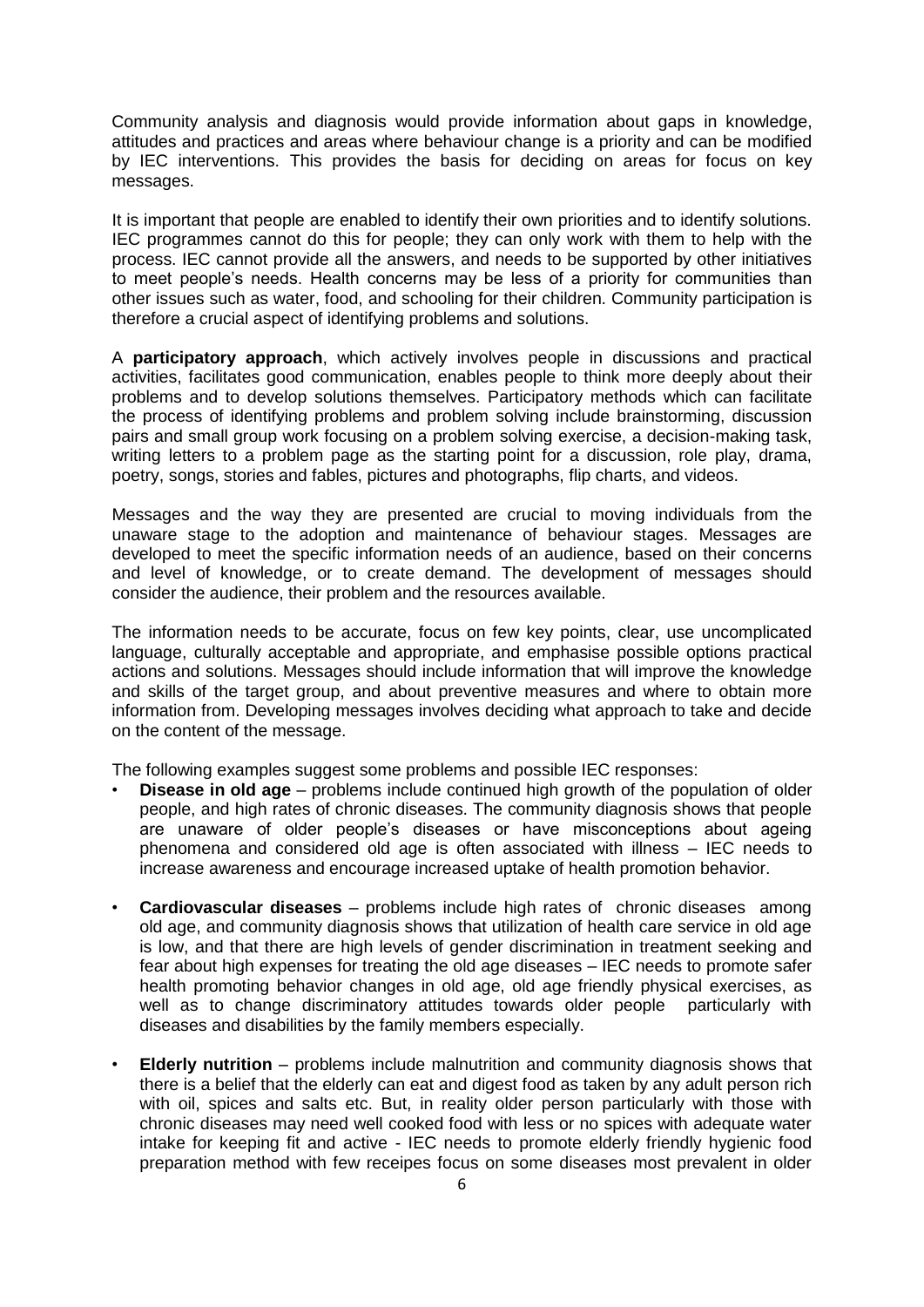people such as diabetics, cancer, osteoporosis, hypertension, gastroenteritis

- **Disabilities** problems identified include a high rate of older persons suffer from disabilities
- IEC needs to encourage preventive behaviours such as utilization of assisted devices, its availability and its procurement.
- **Muscular Skeletal disorders** problems identified among the older people include high prevalence of muscular skeletal disorders and related disabilities and it incidence is more among older women, and community diagnosis shows that these are caused, in part, by lack of awareness and incorrect beliefs about the significance and causes of muscular skeletal disorders and how to prevent and treat it – IEC needs to get across the facts about muscular skeletal disorders, encourage people to seek treatment earlier, initiation and maintaining health promoting behavior at the earliest and other measures to slow down the progression of diseases and disabilities.

#### **Resources Mobilization and networking:**

Resources available should be identified at the assessment stage. These resources – organisational support, community involvement and materials – need to be mobilised and their role in IEC activities should be defined.

#### **Community Mobilization for Older Peoples Health Promotion and Care**

The following are examples of tasks which might need to be carried out when planning to mobilize a community around older people's health promotion and health care issues:

- Identify community leaders and other influential people who can actively support older people's health promotion and health care issues.
- Assist community leaders in arranging and conducting group meetings on older people health promotion and health care issues
- Liaise with other health workers in the community, for example Community Based Distributors, Village Community Workers, and arrange meetings
- Give support to acceptors i.e. older people for self-health promotion and health care and those who have already accepted new health measures for health promotion.
- Distribute and explain printed health education materials on older people health care and service schemes
- Use other local existing structures where possible.

| Individual approach                                                                                             | Group approach                                                                                                                                                                                                                                         | Mass approach                                                                                                                                                                                                                                                                                                                                                               |  |  |
|-----------------------------------------------------------------------------------------------------------------|--------------------------------------------------------------------------------------------------------------------------------------------------------------------------------------------------------------------------------------------------------|-----------------------------------------------------------------------------------------------------------------------------------------------------------------------------------------------------------------------------------------------------------------------------------------------------------------------------------------------------------------------------|--|--|
| <b>Personal contact</b><br>$\bullet$<br><b>Home visits</b><br>$\bullet$<br><b>Personal letters</b><br>$\bullet$ | <b>Lectures</b><br>$\bullet$<br><b>Demonstrations</b><br>$\bullet$<br><b>Discussion methods</b><br>$\bullet$<br><b>Group discussion</b><br><b>Panel discussion</b><br>Symposium<br>Workshop<br><b>Conferences</b><br><b>Seminars</b><br>Role play<br>- | <b>Television</b><br>$\bullet$<br>Radio<br>$\bullet$<br><b>Newspaper</b><br>$\bullet$<br><b>Printed material</b><br>$\bullet$<br>Posters, billboards<br>$\bullet$<br>and signs<br><b>Internet</b><br>$\bullet$<br><b>Folk methods</b><br>$\bullet$<br><b>Health museums</b><br>$\bullet$<br>and exhibitions<br>Direct mailing/<br>$\bullet$<br>door to door<br>distribution |  |  |

#### **Deciding communication channels and tools for IEC**

It may also be possible to utilise schools, peer educators, or non-government organisations as channels for communication in addition to health service providers. Possible mass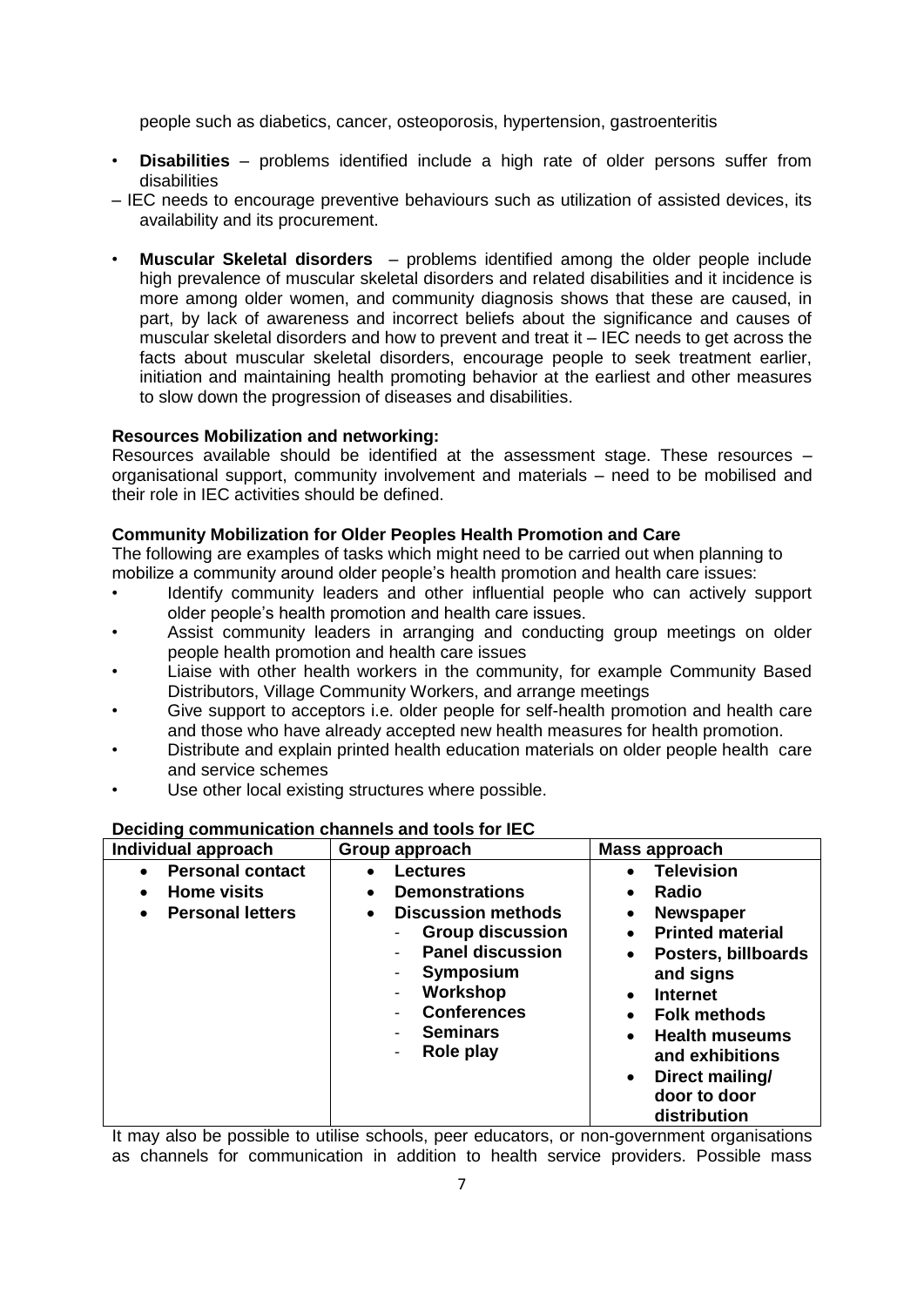communication channels include mobilisation of NGOs such as the Women's Action Group, self help group, older people association religious organization and YMCA and YWCA and of the private sector, for example through the corporate sector, commercial farmers' union.

# **Factors affecting effective communication include:**

- Physiological difficulties in hearing, expression
- Psychological Emotional disturbances, mental health issues, levels of intelligence, language and comprehension
- Environmental noise, poor visibility, congestion
- Cultural illiteracy, customs and beliefs, religion, attitude, class differences, cultural differences, rural and urban population

#### **Barriers to effective implementation include:**

- Competition or lack of coordination between departments
- Unclear definition of roles and responsibilities
- Understaffing
- Top down approach
- Discrimination
- Inadequate training
- Lack of consultation with colleagues and taking unilateral decisions

#### **Lessons learned from previous older people health campaigns and programmes include:**

- Failure to pre-test messages properly has led to their rejection as unacceptable or withdrawal as the messages have been heavily criticized
- Campaigns have tended to be too general in nature and have not always evolved in response to changes in the older people diseases and disabilities, or have used global themes without adaptation to local circumstances
- Over-emphasis on print materials and mass media such as television has resulted in failure to reach rural or less literate populations and fails to engage older people in a dialogue
- Creation of demand without ensuring that this demand can be met
- Failure to complement mass approaches or distribution of printed materials with interpersonal approaches
- Failure to engage community leaders or potential opponents in the development of IEC campaigns
- Focusing campaigns on target groups in a way that stigmatizes them or makes others less concerned, instead of directed different messages at different audience segments.
- Over-emphasis on creating awareness and knowledge without following up with appropriate strategies to change attitudes or increase skills in order to enable people to change their behaviors.
- Failure to utilize a range of channels to reach older people where they are rather than where it is convenient for the health services

# **Counseling:**

Counseling is an important form of interpersonal communication, exchanging information to clarify and resolve problems. Health workers need to be able to counsel clients, helping them to look at their problems, make informed decisions and identify solutions.